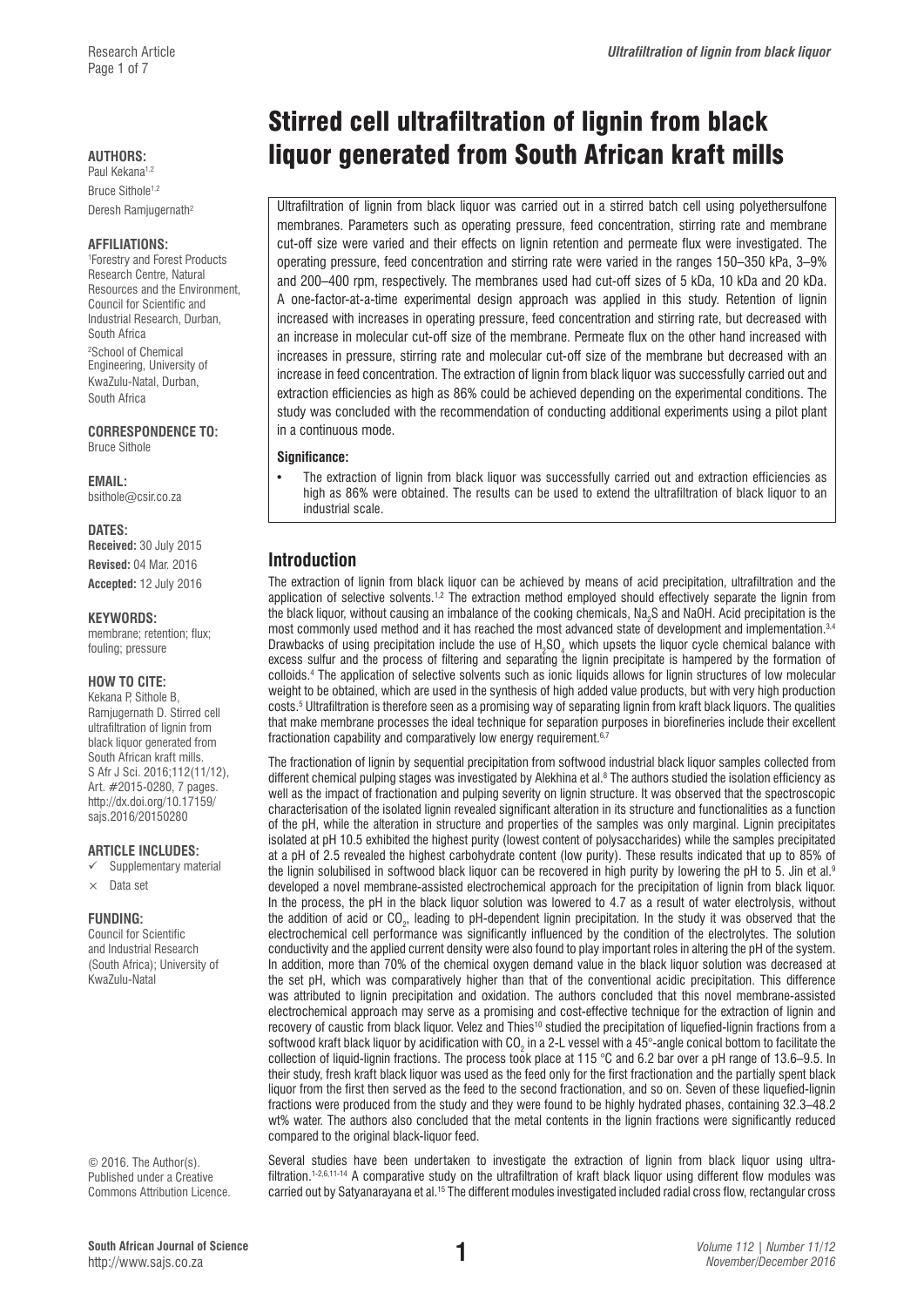flow and stirred cell. The authors concluded that the observed rejection and permeate flux were higher in the stirred cell module than with the radial and rectangular cells. Ultrafiltration of black liquor in a stirred batch cell using a cellulose acetate membrane of 5 kDa was carried out by Bhattacharjee and Bhattacharya<sup>16</sup>. The membrane parameters such as solute permeability and reflection coefficient were determined to characterise the membrane. It was found that the flux for black liquor was comparatively lower than other solutes such as polyethylene glycol which could be attributed to the increased thickness of the polarised layer. Bhattacharjee and Bhattacharya<sup>17</sup> studied the performance of ultrafiltration of black liquor by using a laboratory fabricated stirred and rotating disk batch ultrafiltration cell. The study was carried out as an attempt to minimise flux decline in order to obtain enhanced flux for the treatment of black liquor obtained from sulfite-pulping industries. The authors concluded that membrane rotating was more efficient in reducing concentration polarisation compared to stirring action. However, it is worth mentioning that the lignin dissolved from such alkaline sulfite pulping processes differs from kraft lignin.

The present work was undertaken to investigate the possibility of extracting lignin from black liquor generated from South African kraft mill black liquors. To our knowledge, a study of this nature has not been conducted in the South African context, so it is expedient to study the feasibility of ultrafiltration of lignin in black liquors from South African mills. In this study, the effects of operating pressure, membrane cut-off size, stirring rate and feed concentration on the extent of lignin retention and permeate flux were investigated. It has to be emphasised that only the effects of these parameters were investigated: the study did not include the optimisation of the parameters as the results from a stirred cell study cannot be applied on an industrial scale. The results only assist in the scale up of the process to a continuous pilot plant scale which is industrially relevant. The role of fouling is also monitored in the study and the results reported.

# **Materials and methods**

#### *Materials*

Black liquor was procured from a South African eucalyptus kraft mill. The black liquor was diluted with deionised water to get the desired concentrations. Hydrophilic polyethersulfone membranes with molecular cut-off sizes of 5 kDa, 10 kDa and 20 kDa were procured from Memcon (Pty) Ltd, South Africa. The membranes are usable in the pH range 0–14 and are resistant to temperatures up to 95 °C. The composition of the black liquor used is reported in Table 1.

| Table 1:<br>Concentrations of selected fractions in black liquor |  |
|------------------------------------------------------------------|--|
|------------------------------------------------------------------|--|

| Analyte                 | $%$ (m/m) |
|-------------------------|-----------|
| Total solids content    | 14.53     |
| Lignin                  | 4.53      |
| Ash content (dry basis) | 9.02      |
| Water content           | 84.97     |
| Hemicelluloses (sugars) |           |
| Xylose                  | 0.03      |
| Arabinose               | 0.02      |
| Galactose               | 0.01      |

#### *Apparatus*

A stirred dead-end filtration configuration as shown in Figure 1 was employed for the ultrafiltration experiments. The stirred cell (Amicon 8400, Merck, South Africa) had a volume of 400 mL and a diameter of 76 mm. The cell was connected to a compressed air cylinder; the pressure in the cell was controlled by adjusting the pressure regulator on the outlet side of the cylinder and was monitored by a calibrated pressure gauge on the inlet of the cell. The effective filtration area of the cell was  $41.8 \text{ cm}^2$  and the clearance between the flat stirrer hanging from the top inside the cell and the membrane was 1.5 mm. Stirring inside the cell was accomplished by using a magnetic stirrer with a digital display (MS-H280-Pro, Scilogex, USA). A constant temperature in the cell during operation was achieved by means of a heating copper coil inserted around the stirred cell body. Water from a heating bath was circulated in the heating coil using a peristaltic pump (323, Watson Marlow, South Africa).



**Figure 1:** Schematic of the batch ultrafiltration set-up.

#### *Analysis*

The total dissolved solids concentration was determined gravimetrically by evaporating a known volume of black liquor sample at 105 °C for 24 h and determining the weight of the residue. The ash content was measured by heating the residue from the total dissolved solids measurement to 950 °C and weighing the sample afterwards. The ash content is indicative of the concentration of inorganic matter in the sample. Lignin can be measured from the light absorption at a wavelength of 280 nm as it contains phenolic groups which absorb light. A UV-visible spectrophotometer (Varian CARY 50 CONC) was used to measure the UV light absorption of the black liquor samples. Where necessary, the samples were diluted with 0.1 M NaOH and an absorption constant of 24.6 L/g.cm was used. The hemicellulose (sugar) content of the black liquor was determined using high-performance liquid chromatography, comprising an autosampler (Perkin Elmer, Series 200), column oven (Perkin Elmer, Series 200), chromatography interface (Perkin Elmer, 600 Series), pulsed amperometric detector (Dionex) and analytical column (CarboPac PA-1, Dionex). The black liquor was first adjusted to a pH of 5 to 6 using 6 mol/L HCl and then the sugars were hydrolysed via heating with 4%  $H_2$ SO<sub>4</sub> at 121 °C for 1 h. The mass balance of selected analytes indicated that the error from analysis did not exceed 10% (see Supplementary tables 1 and 2 of the supplementary material).

#### *Ultrafiltration procedure*

Ultrafiltration experiments were carried out to investigate the effect on lignin retention and transient flux decline of three variables: transmembrane pressure (150, 250 and 350 kPa), stirring rate (200, 300 and 400 rpm) and feed concentration (3, 6 and 9 wt%). One parameter was varied as the others were held constant to get an exact picture on dependence. All experiments were conducted at 60 °C by circulating a heating water stream at 95 °C and 15 rpm in the coil around the stirred cell body. The disk membrane was placed on the porous support and the cell was assembled. Pure water flux at different transmembrane pressures was measured and plotted against the transmembrane pressure. The membrane resistance for each membrane was calculated from the slope of this plot. This calculation was followed by the actual experiment by charging the cell with 200 mL black liquor solution. The transmembrane pressure and stirrer speed were adjusted to desired levels using a pressure regulator and the speed controller on the magnetic stirrer, respectively. The duration of each experiment was 1 h and permeate at different time intervals was measured by collecting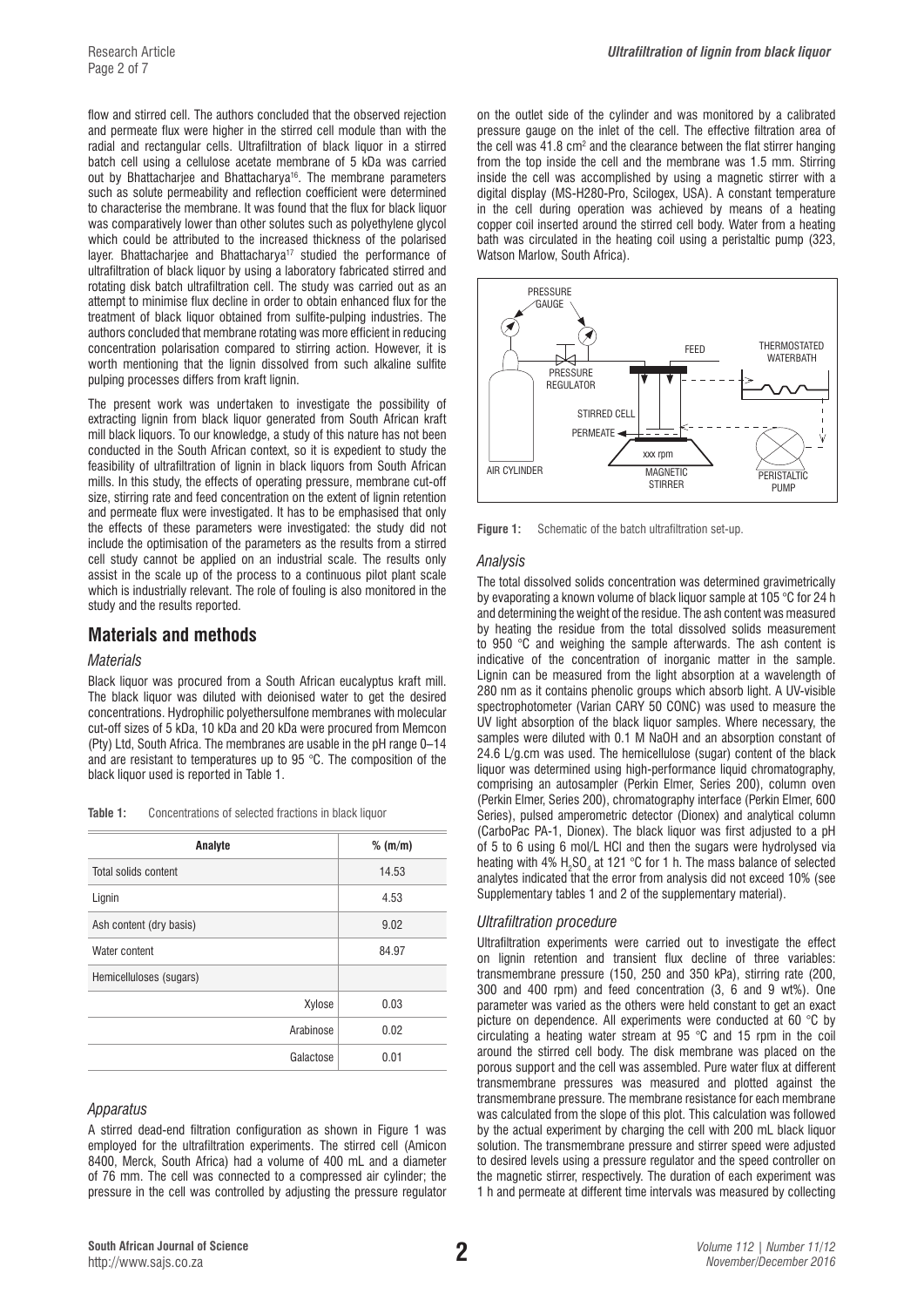10 mL of permeate in a measuring cylinder and recording the time of this collection. The retentate was collected by opening the stirred cell after each run. After each run, the cell was dismantled and the membrane thoroughly washed with deionised water to remove any deposition. The membrane was soaked in distilled water overnight and pure water flux was checked again to observe any variation in its hydraulic resistance before its reuse. This procedure was repeated after every experiment.

# **Results and discussion**

#### *Membrane hydraulic resistance*

The hydraulic resistance of each membrane investigated was determined by recording the pure water flux as a function of pressure in the stirred cell and obtaining a linear relationship between the two parameters for each membrane. The membrane resistance  $R_{\text{M}}$  was calculated from Equation  $1^{18}$  and the results are shown in Table  $2^{6}$ .

$$
R_M = \frac{\Delta P}{\mu_w J_w}
$$
 Equation 1

where  $\Delta P$  is the transmembrane pressure,  $J_w$  is the pure water flux and  $\mu_w$  is the viscosity of water with the effect of temperature taken into consideration.

**Table 2:** Membrane hydraulic resistances (R<sub>M</sub>) of all investigated membrane sizes

| Membrane cut-off size (kDa) | $(10^{12}m^{-1})$ |
|-----------------------------|-------------------|
| 5                           | 14.5              |
| 10                          | 5.08              |
| 20                          | 3.39              |

From Table 2 it is observed that the membrane resistance increased with decreasing cut-off size of the membrane. This finding was expected, because for membranes with lower molecular weight cut-off, the pore sizes become constricted and a reduction in flux is expected.

#### *Stirred cell ultrafiltration of black liquor*

Stirred cell ultrafiltration tests were conducted to investigate the effects of operating pressure, stirring rate and feed concentration on the extent of retention and flux. Polyethersulfone membranes were used and the pressure, feed concentration and stirring rate were varied in the range 150–350 kPa, 3–9% and 200–400 rpm, respectively. The lignin retention in the stirred cell was calculated as follows $19$ :

$$
R = \frac{\ln(c_n/c_r)}{\ln(VCF)} = \frac{\ln[VCF - (c_p/c_r)(VCF - 1)]}{\ln(VCF)} \tag{Equation 2}
$$

where  ${\mathsf c}_{_{\sf F}}$ ,  ${\mathsf c}_{_{\sf P}}$  and  ${\mathsf c}_{_{\sf R}}$  are the feed, permeate and retentate concentrations  $(g/L)$ , respectively, and VCF is the volume concentration factor (dimensionless). Lignin retention values calculated in this manner consider either the retentate or the permeate concentrations, and the corresponding VCF ratio, allowing comparison of retention values throughout the process. VCF is dimensionless and given as<sup>19</sup>:

$$
VCF = \frac{V_F}{V_R}
$$
 Equation 3

where  $V_F$  and  $V_R$  are the feed and retentate volumes, respectively. The VCF can be useful in the calculation of observed retention values of a solute during batch processes.<sup>19</sup>

Typical lignin analysis results obtained from the study are tabulated in Table 3. These are for pressure variation experiments in which the stirring speed and feed concentration were fixed at 200 rpm and 9%, respectively. From Table 3, it can be seen that the lignin fraction was concentrated in the retentate stream (for example at an operating pressure of 350 kPa); the lignin concentration increased to 81.2 g/L from 36.4 g/L in the raw sample. As is also shown in Table 3, the error associated with the analysis was below 10%. All results from other experiments showed a similar trend (data not shown).

#### *Membrane selection*

Ultrafiltration was carried out in a stirred cell with three membranes that had cut-off sizes of 5 kDa, 10 kDa and 20 kDa, because black liquor is a polydispersed solution containing solutes within a wide distribution of molecular weights (and sizes) ranging from 100 to 100 000. The selection of a membrane cut-off size is therefore important for the efficiency of the process.15 The variation of retention and flux with pressure are shown in Figures 2 and 3, respectively. For this study, the feed concentration and stirring rate were fixed at 9% and 250 rpm, respectively. In Figure 2, it is shown that retention increased when a membrane with a lower cut-off size was used. For instance, at a transmembrane pressure of 150 kPa, retention was 83.9% for the 5-kDa membrane, whereas under the same experimental conditions, the retention of the 20-kDa membrane was 56.1%. The same trend was observed for the entire pressure range tested. The results show that membranes with higher cut-off sizes allow more solutes with sizes less than the pore size of that particular membrane to pass through.

The initial permeate flux, as shown in Figure 3, was found to be comparatively higher for membranes with higher cut-off sizes for an operating pressure of 150 kPa. The initial permeate flux for the 5-kDa membrane was comparatively lower at 15.1 L/m<sup>2</sup>h and it remained fairly constant throughout the course of the run.

For the 10-kDa membrane it was  $33.1$  L/m<sup>2</sup>h, which was a twofold increase in flux compared to that of the 5-kDa membrane. This flux was maintained at 33.1 L/m<sup>2</sup>h for 30 min and started to decrease gradually thereafter. For the 20-kDa membrane, the flux was 47.9 L/m<sup>2</sup>h (an almost 45% increase compared to that of the 10-kDa membrane) and it could only be maintained for 20 min, after which it started to decrease rapidly during the course of the run. The decline in permeate flux for the 10-kDa and 20-kDa membranes can be attributed to the deposition of the solute particles in the membrane pores as well as build-up of the deposited layer on the membrane surface. The combined effect of these resulted in a reduction in permeate flux during the course of operation.15

**Table 3:** Lignin mass balance (at a stirring rate of 200 rpm and feed concentration of 9%)

| <b>Experimental</b><br>conditions | Lignin concentration $(q/L)$ |                  | Sample volume after run<br>(mL) |                  | <b>Calculated mass of lignin</b><br>in sample $(q)$ |           | Lignin (% in feed) |                  | Analysis error (%) |
|-----------------------------------|------------------------------|------------------|---------------------------------|------------------|-----------------------------------------------------|-----------|--------------------|------------------|--------------------|
|                                   | Permeate                     | <b>Retentate</b> | <b>Permeate</b>                 | <b>Retentate</b> | Permeate                                            | Retentate | <b>Permeate</b>    | <b>Retentate</b> |                    |
| 150 kPa                           | 15.87                        | 61.6             | 106                             | 94               | 1.71                                                | 5.67      | 23.54              | 77.86            | $-1.41$            |
| 250 kPa                           | 13.19                        | 62.5             | 108                             | 92               | 1.39                                                | 5.87      | 19.20              | 80.73            | 0.07               |
| 350 kPa                           | 13.54                        | 81.17            | 131                             | 69               | 1.77                                                | 5.60      | 24.36              | 76.95            | $-1.31$            |
| Raw sample                        |                              | 36.39            | 200                             |                  | 7.28                                                |           |                    |                  |                    |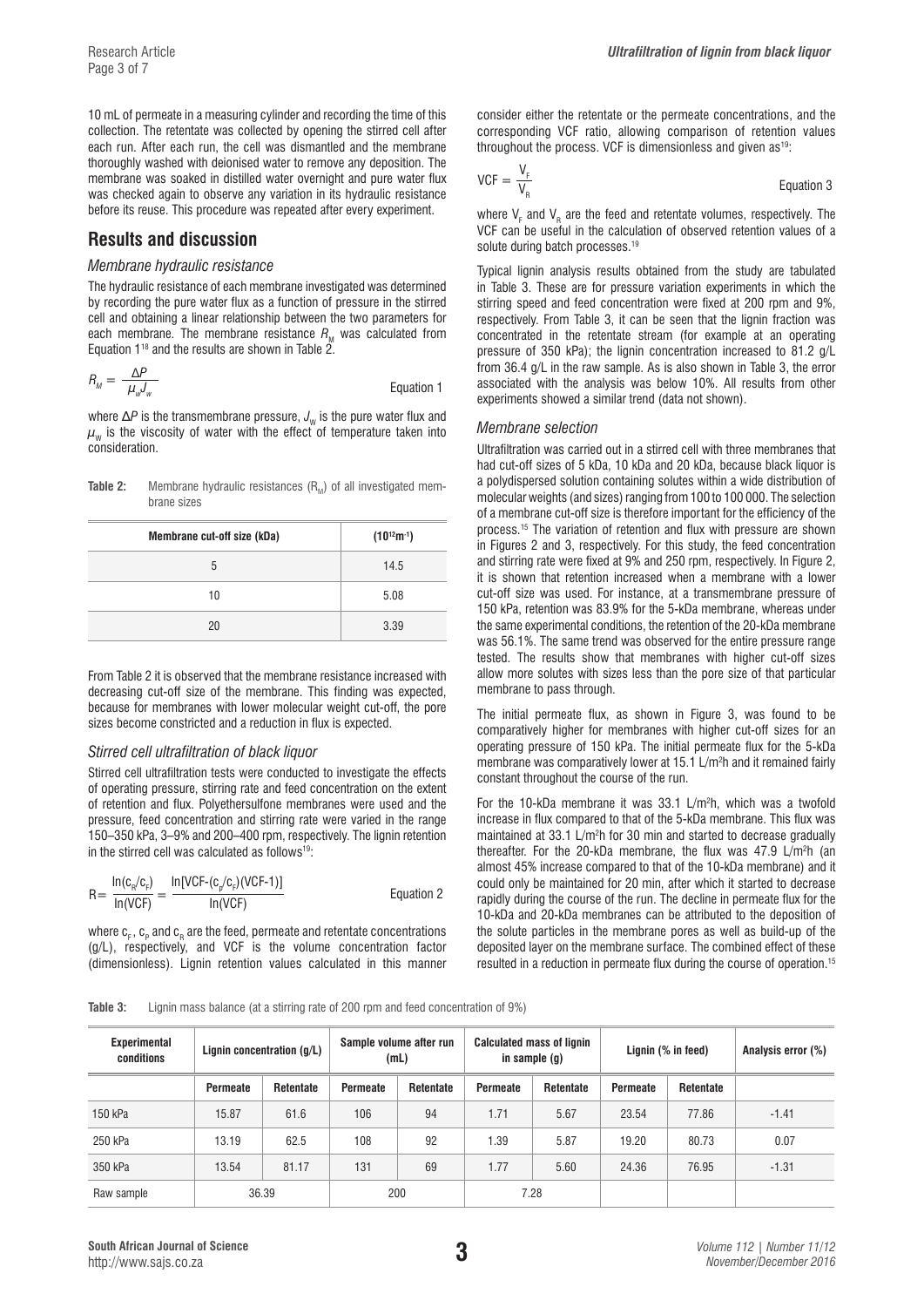

**Figure 2:** Variation in lignin retention with pressure for different membranes in a stirred cell (at a stirring speed of 250 rpm and a feed concentration of 9%).



**Figure 3:** Variation in permeate flux as a function of time for different membranes in a stirred cell (at a stirring speed of 300 rpm, feed concentration of 9% and pressure of 150 kPa).

#### *Effect of pressure on lignin retention and permeate flux*

Figures 4 and 5 represent the effect of pressure on retention and permeate flux, respectively. For this study, a 10-kDa membrane was used and Figure 4 is plotted for feed concentrations 3%, 6% and 9%. An increase in pressure from 150 kPa to 250 kPa, as shown in Figure 4, resulted in only a marginal increase in the retention of lignin of less than 2% for each concentration tested. However, for the 6% and 9% solutions, as the pressure was increased further from 250 kPa to 350 kPa, the retention increased from 60.7% to 67.3% and from 73.8% to 79.5%, respectively. This increase was attributed to the fact that, as the pressure is increased, the convective diffusion of solutes to the membrane surface is increased, which in turn results in severe concentration polarisation. This polarisation leads to an increase in viscosity of the solution near the membrane surface as the higher molecular weight organics are retained by the membrane and this viscous layer is responsible for pre-sieving of the organic solutes.12

The high initial permeate flux values at higher pressures are as a result of an increase in driving force of the solvent through the membrane, as shown in Figure 5. However, the decrease in permeate flux during the course of operation is rapid for higher pressures. For ultrafiltration at 350 kPa, after 20 min, the flux declined by 45% from 50.66 L/m2 h to 27.7 L/m2 h whereas that for ultrafiltration at 250 kPa declined by 28% from 41.0 L/m2 h to 29.7 L/m2 h in the same time interval. For ultrafiltration at 150 kPa, after 20 min, only a 15% decline in permeate flux (from 28.1 to 23.9L/m2 h) was observed. This difference is because the rate of deposition of solutes on the membrane surface occurs at a faster rate as the pressure is increased, which reduces the net driving force of the solvent transport through the membrane as a result of the increase in osmotic pressure of the solution at the surface. Furthermore, the deposited layer becomes compact at higher pressures, which increases the resistance against the solvent.<sup>12,15,20</sup>







Figure 5. Variation in permeate that a function of the attention of the attention of the street pressures in a stirred cell (at a feed concentration of 6% and (at a feed concentration of 6% and stirring speed of 200 rpm with a membrane size of 10 kDa). stirring speed of 200 rpm with a membrane size of 10 kDa). **Figure 5:** Variation in permeate flux as a function of time at different

### *Effect of feed concentration on lignin retention and permeate flux*

The effect of black liquor feed concentration on the extent of retention and flux are described in Figures 6 and 7. For this study, a 10-kDa membrane was used and the stirring rate was fixed at 300 rpm for all experiments. The retention of lignin in the stirred cell increased with an increase in feed concentration in the entire range tested, as shown in Figure 6. For instance, at an operating pressure of 350 kPa, an increase in feed concentration from 3% to 9% resulted in an increase in retention from 54.8% to 72.3%. For an operating pressure of 250 kPa, the extent of retention increased from 30.1% to 66.9% as the feed concentration was increased in the same range. This difference can be explained by the fact that as the ultrafiltration process proceeds, the viscosity of the solution near the membrane surface increases as a result of organic solutes that are rejected by the membrane.<sup>12</sup> This layer serves to sieve organic solutes. Because the viscosity of black liquor is dependent on its concentration, increasing the feed concentration of the solution results in an increase in the rate of formation of the viscous layer near the membrane surface as well as its viscosity. Black liquor components have a molecular weight (and size) distribution ranging from 100 Da to 100 000 Da; therefore, when a viscous layer is formed near the membrane surface, the retention of low molecular weight lignin fractions that would, under normal circumstances, permeate through the membrane are retained, thus increasing the retention.15 The same trend was observed for other operating pressures tested but it has to be highlighted that, at a constant feed concentration, higher operating pressures resulted in higher retention values. For example, at a fixed feed concentration of 6%, increasing the pressure from 250 kPa to 350 kPa resulted in an increase in retention from 41.9% to 57.9%. This increase is because at a higher pressure the viscous layer formed at the membrane surface becomes more compact, which enhances its ability to sieve low molecular weight lignin fractions.<sup>12,15</sup>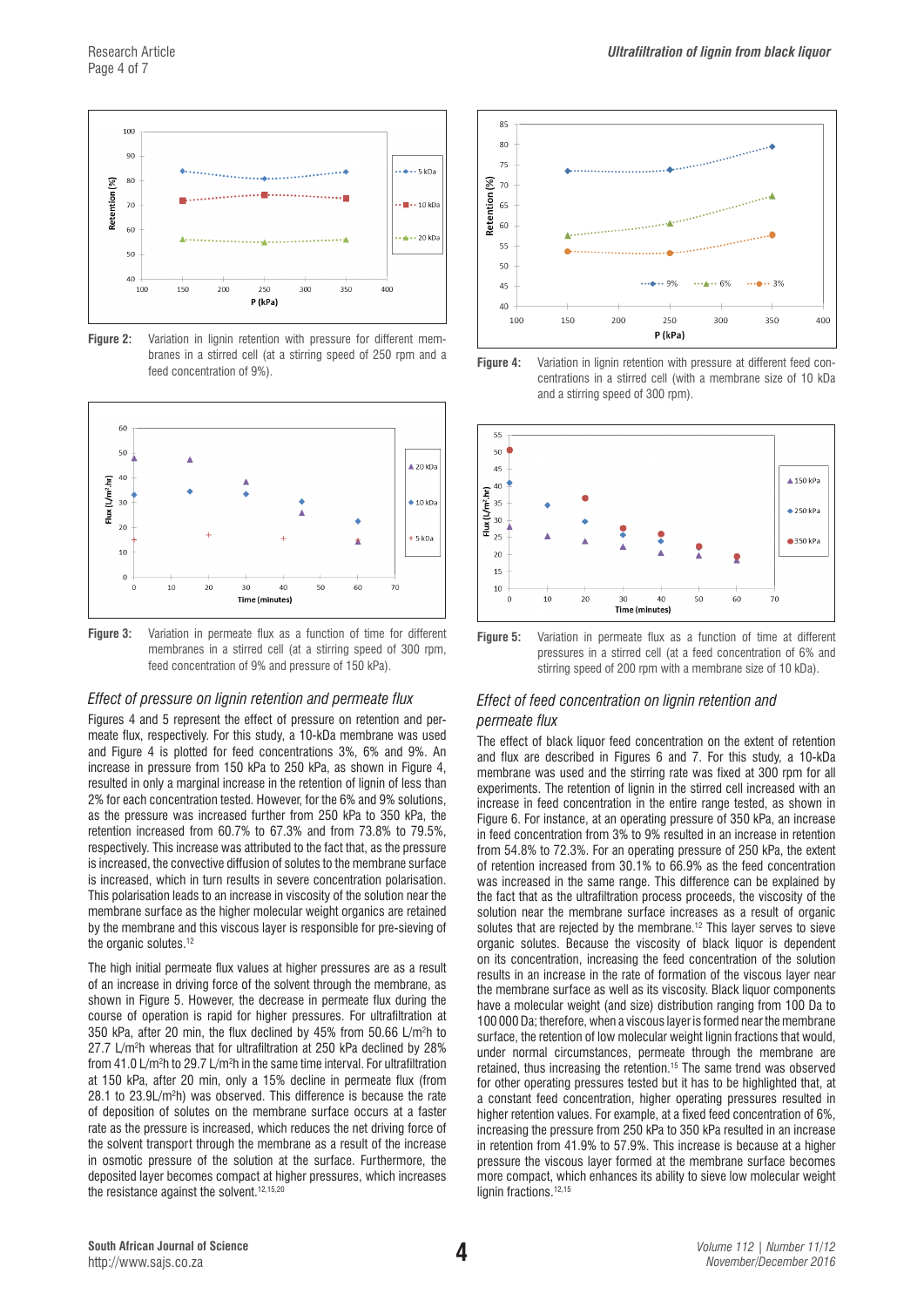

**Figure 6:** Variation in lignin retention with feed concentration at different **propertion** the more pressures in a stirred cell (at a stirring speed of 200 rpm and a membrane size of 10 kDa).

The variation of permeate flux as a function of time for different feed concentrations is displayed in Figure 7. It was observed that the initial permeate flux, as shown in Figure 7, was comparatively higher for less concentrated solutions. The initial flux readings were 95.7 L/m2 h, 62.9 L/m2 h and 44.2 L/m2 h for the 3%, 6% and 9% solutions, respectively. The variation with initial flux as a function of feed concentration is as a result of osmotic pressure resistance which is established within seconds of operation and this resistance is strongly dependent on feed concentration.<sup>11</sup> The reduction in flux with an increase in feed concentration is because the bulk concentration in the stirred cell increases as the solutes are rejected by the membrane, which in turn increases the extent of solute deposition near the membrane surface. The flux is reduced as the resistance to solvent transport through the membrane is increased in the polarised layer.<sup>21</sup> It is worth noting from Figure 7 that, after a filtration duration of 20 min, the permeate flux for the 6% and 9% solutions reached the same value and decreased at the same rate until the end of the filtration run. Also after 40 min, the same flux reading was recorded for all solutions tested, which indicates the same magnitude of total resistance to flow. For the 3% solution, the rate of depletion of solvent in the stirred cell was comparatively higher, which resulted in the accelerated build-up of a deposited layer, and hence the flux reached the same value as that of the 6% and 9% solutions. For the 6% and 9% solutions, the osmotic pressure was comparatively higher because of an increased concentration which retards the rapid depletion of the solvent from the stirred cell, and hence the flux decreased gradually with time.



**Figure 7:** Variation in permeate flux as a function of time at different feed concentrations in a stirred cell (at a pressure of 250 kPa and a stirring speed of 300 rpm, with a membrane size of 10 kDa).

#### *Effect of stirring rate on lignin retention and permeate flux*

Figures 8 and 9 show the variation of lignin retention and permeate flux, respectively, with stirring rate in the stirred cell. In Figure 8 it is shown that as the stirring rate is increased, there is a corresponding increase in lignin retention in the entire concentration range investigated. As the stirring rate was increased from 200 rpm to 400 rpm, there was a corresponding increase in retention from 59.9% to 73.6% for the 3% solution. For the 6% and 9% solutions, the extent of retention increased from 61.5% to 79.1% and from 67.8% to 86.6%, respectively. A possible explanation for this observation is that at a low stirring speed, the rate of diffusion of solutes from the membrane surface to the bulk solution is comparatively lower as a result of the significant reduction in the influence of external forced convection that is induced by stirring. Because black liquor is a polydispersed solution, there is a possibility that lignin fractions with molecular weight sizes that are less than the cut-off size of the membrane permeate through the membrane, thus reducing the extent of retention. The backward diffusion of solute from the membrane surface to the bulk is enhanced as the stirring rate in the stirred cell is increased, and forced convection of solutes prevents them from being deposited on the membrane surface. This prevention in turn minimises the possibility of the low molecular weight lignin fractions from permeating through, thus increasing the extent of retention.

The variation of flux as a function of time at different stirring rates is represented by Figure 9. This study was conducted with a solution of 3% and operating pressure of 150 kPa. As the stirring rate increased from 200 rpm to 300 rpm, as shown in Figure 9, the initial permeate flux increased from 55.2 L/m<sup>2</sup>h to 81.3 L/m<sup>2</sup>h. This increase results because as the rate of backward diffusion of solutes from the membrane surface to the bulk is enhanced by an increase in stirring rate, there is less buildup of osmotic pressure and the greater effective pressure difference results in an increase in flux.15 It is worth noting that in the 20–40 min time interval, the fluxes for 300 rpm and 400 rpm were approximately equal to each other, indicating that the extent of minimisation of osmotic pressure at the membrane surface was approximately the same as the stirring rate was increased above 300 rpm. This means the resistance to permeation of the solvent was approximately the same in that specific time interval. The rapid decline in permeate flux for stirring rates of 300 rpm and 400 rpm was as a result of an increase in the bulk solution viscosity which increased the osmotic pressure (the extent of the increase is minimised by stirring) as the solvent permeated through the membrane at a faster rate than at 200 rpm. This supposition is substantiated by the significant deviation in flux values for 300 rpm and 400 rpm in the 50–60 min time interval. This deviation indicates that the resistance to solvent flow at a stirring rate of 300 rpm increases as a result of the slower back diffusion of solute from the membrane surface as the viscosity and concentration of the solution increases. At 400 rpm, this effect is offset by the faster rate of back diffusion of solute from the surface, which minimises the increase in osmotic pressure/resistance.



Figure 8: Variation of lignin retention with stirring rate at different feed concentrations in a stirred cell (at a pressure of 150 kPa with a membrane size of 10 kDa).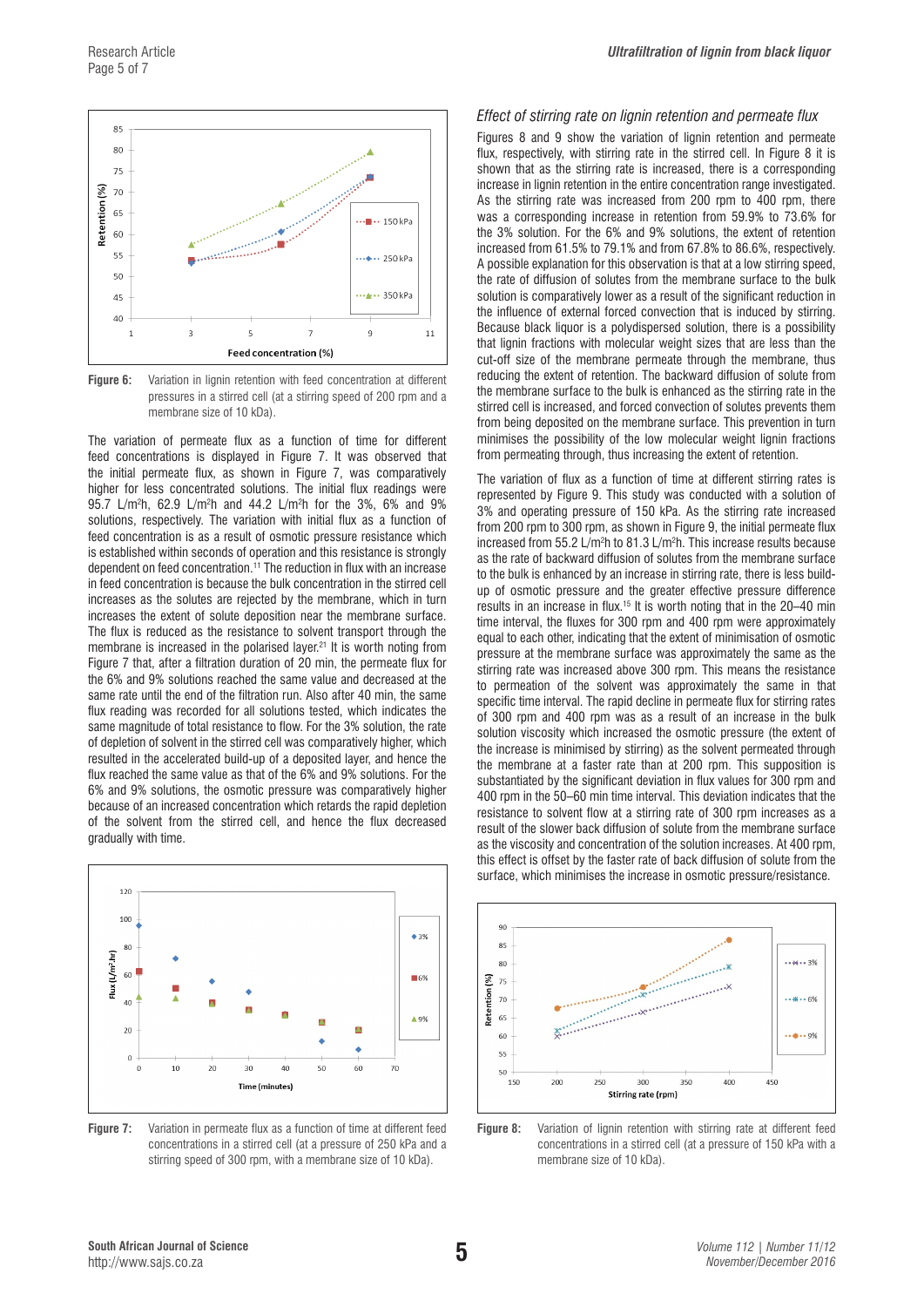

**Figure 9:** Variation of permeate flux as a function of time at different stirring rates in a stirred stirring rates in a stirred cell (at a pressure of 150 kPa and a **Figure 9:** Variation of permeate flux as a function of time at different feed concentration of 3% with a membrane size of 10 kDa).

### *Solids content analysis*

Table 4 represents the ash content analysis results of the fractions collected at the end of the ultrafiltration runs. An optimum membrane cut-off size should result in minimal retention of cooking chemicals (i.e. sodium and sulfur). In addition to the fact that these chemicals have to be reused in the cooking process, it is necessary to avoid forming ash and sulfur dioxide when these inorganic elements are combusted in a normal furnace.22 The increase in ash content in the retentate fractions is as a result of the retention of multivalent ions that are associated with the retained organic matter. For example, for the 5-kDa membrane and an operating transmembrane pressure of 150 kPa, as observed in Table 4, the ash content increased from 5.8% (raw) to 7.1% (retentate stream). The same trend was observed for all different combinations of membrane cut-off size and process conditions (data not shown). This result was also observed by Wallberg et al.22 when they used polymeric and ceramic membranes to fractionate and concentrate black liquor. The ash that is observed in the permeate streams is attributed to monovalent ions as their retention is insignificant.<sup>22</sup>

Table 5 shows the solids content analysis results of the fractions collected at the end of the ultrafiltration runs. The increase in solids content in the retentate streams as the pressure is increased, with the other variables (membrane cut-off size, stirring speed, feed concentration) maintained at constant values, is attributed to the increase in driving force which accelerated the rate of solvent permeation out of the stirred cell, resulting in the increased concentration of the retentate stream.15 For

example, for the 10-kDa membrane, as recorded in Table 5, the solids content in the retentate stream increased from 11.2% to 15.4% as the pressure was increased from 150 kPa to 350 kPa. The same trend (i.e. the concentration of solids in the retentate stream) was observed for all different combinations of membrane cut-off size and process conditions (data not shown).

# **Conclusions**

A bench-scale study was conducted to investigate the feasibility of extracting lignin, by means of ultrafiltration, from black liquor generated using hardwoods sourced from the southern African region. It was found that amongst the membranes investigated, the highest retention of lignin was achieved using the 5-kDa membrane. Although the 5-kDa size membrane had the highest retention, its flux was too low for a comparative study. Therefore, to investigate the effect of operating parameters on both the flux and retention, a 10-kDa size membrane was used. The parameters investigated (operating pressure, feed concentration and stirring rate) had significant effects on the retention of lignin and flux and it would be worthwhile to investigate them further on a pilot plant scale. Membrane fouling was observed to have a profound negative effect on flux values in the study and the mechanisms that contributed to this were combinations of osmotic pressure build up and the development of a viscous gel layer on the membrane during operation. This study should be augmented by studying the ultrafiltration of lignin in a pilot plant in a continuous mode to (1) overcome the effect of fouling associated with batch filtration and (2) to generate a set of data that can be applicable to ultrafiltration of black liquor on an industrial scale.

# **Acknowledgements**

We thank the University of KwaZulu-Natal and the Council for Scientific and Industrial Research for providing office and laboratory facilities as well as financial assistance for project costs and a postgraduate scholarship.

# **Authors' contributions**

This work forms part of P.K.'s MSc dissertation, thus he was responsible for performing the experiments, for laboratory analysis and for writing the manuscript. B.S. is the corresponding author and project leader; he supervised and reviewed the work and gave comments on the manuscript. D.R. acted as co-supervisor during the MSc study, assisted with the experimental design and analysis of results and provided comments on the manuscript.

**Table 4:** Ash content analysis (%) of ultrafiltration fractions from the membrane selection study

|                | Membrane cut-off size (kDa) |           |          |           |          |           |  |  |
|----------------|-----------------------------|-----------|----------|-----------|----------|-----------|--|--|
| Pressure (kPa) | 5                           |           | 10       |           | 20       |           |  |  |
|                | Permeate                    | Retentate | Permeate | Retentate | Permeate | Retentate |  |  |
| 150            | 4.14                        | 7.09      | 4.61     | 8.85      | 5.5      | 9.49      |  |  |
| 250            | 4.27                        | 8.83      | 4.7      | 8.7       | 4.52     | 11.22     |  |  |
| 350            | 3.9                         | 8.75      | 4.61     | 10.46     | 4.82     | 12.07     |  |  |

**Table 5:** Solids content analysis (%) of ultrafiltration fractions from the membrane selection study

|                | Membrane cut-off size (kDa) |           |                       |       |          |           |  |  |  |
|----------------|-----------------------------|-----------|-----------------------|-------|----------|-----------|--|--|--|
| Pressure (kPa) |                             | 5         |                       | 10    | 20       |           |  |  |  |
|                | Permeate                    | Retentate | Retentate<br>Permeate |       | Permeate | Retentate |  |  |  |
| 150            | 5.55                        | 9.54      | 5.37                  | 11.18 | 6.55     | 13.78     |  |  |  |
| 250            | 4.73                        | 12.72     | 5.45                  | 12.91 | 6.17     | 16.12     |  |  |  |
| 350            | 4.94                        | 14.54     | 5.6                   | 15.38 | 6.21     | 17.72     |  |  |  |